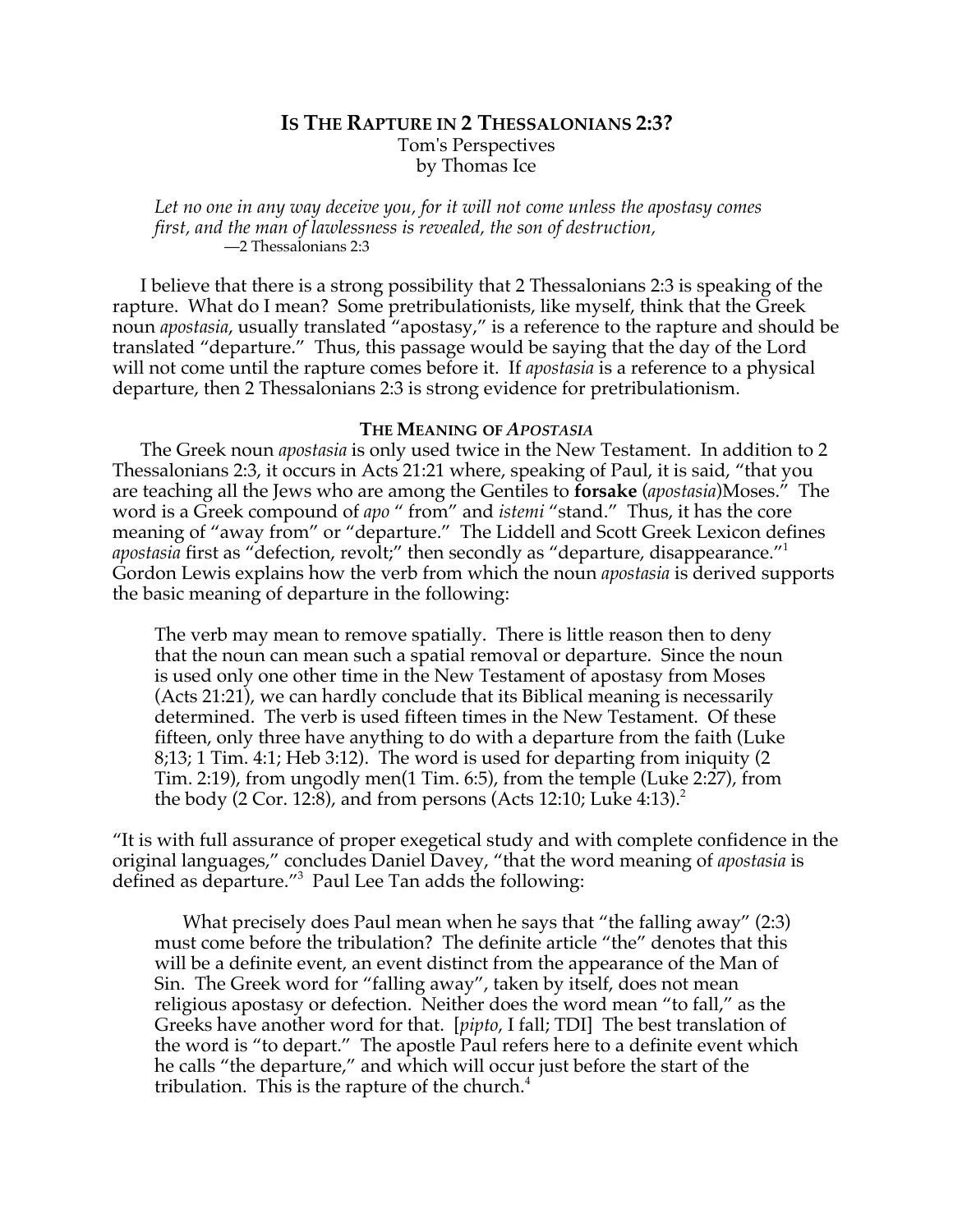So the word has the core meaning of departure and it depends upon the context to determine whether it is used to mean physical departure or an abstract departure such as departure from the faith.

### **TRANSLATION HISTORY**

The first seven English translations of *apostasia* all rendered the noun as either "departure" or "departing." They are as follows: Wycliffe Bible (1384); Tyndale Bible (1526); Coverdale Bible (1535); Cranmer Bible (1539); Breeches Bible (1576); Beza Bible  $(1583)$ ; Geneva Bible  $(1608)$ .<sup>5</sup> This supports the notion that the word truly means "departure." In fact, Jerome's Latin translation known as the Vulgate from around the time of A.D. 400 renders *apostasia* with the "word *discessio*, meaning 'departure.'"6 Why was the King James Version the first to depart from the established translation of "departure"?

Theodore Beza, the Swiss reformer was the first to transliterate *apostasia* and create a new word, rather than translate it as others had done. The translators of the King James Version were the first to introduce the new rendering of *apostasia* as "falling away." Most English translators have followed the KJV and Beza in departing from translating *apostasia* as "departure." No good reason was ever given.

### **THE USE OF THE ARTICLE**

It is important to note that Paul uses a definite article with the noun *apostasia.* What does this mean? Davey notes the following:

Since the Greek language does not need an article to make the noun definite, it becomes clear that with the usage of the article reference is being made to something in particular. In II Thessalonians 2:3 the word *apostasia* is prefaced by the definite article which means that Paul is pointing to a particular type of departure clearly known to the Thessalonian church.<sup>7</sup>

Dr. Lewis provides a likely answer when he notes that the definite article serves to make a word distinct and draw attention to it. In this instance he believes that its purpose is "to denote a previous reference." "The departure Paul previously referred to was 'our being gathered to him' (v. 1) and our being 'caught up' with the Lord and the raptured dead in the clouds (1 Thess. 4:17)," notes Dr. Lewis.<sup>8</sup> The "departure" was something that Paul and his readers clearly had a mutual understanding about. Paul says in verse 5, "Do you not remember that while I was still with you, I was telling you these things?"

The use of the definite article would also support the notion that Paul spoke of a clear, discernable event. A physical departure, like the rapture would fit just such a notion. However, the New Testament teaches that apostasy had already arrived in the first century (cf. Acts 20:27–32; 1 Tim. 4:1–5; 2 Tim. 3:1–9; 2 Pet. 2:1–3; Jude 3–4, 17–21) and thus, such a process would not denote a clear event as demanded by the language of this passage. Understanding departure as the rapture would satisfy the nuance of this text. E. Schuyler English explains as follows:

Again, how would the Thessalonians, or Christians in any century since, be qualified to recognize the apostasy when it should come, assuming, simply for the sake of this inquiry, that the Church might be on earth when it does come? There has been apostasy from God, rebellion against Him, since time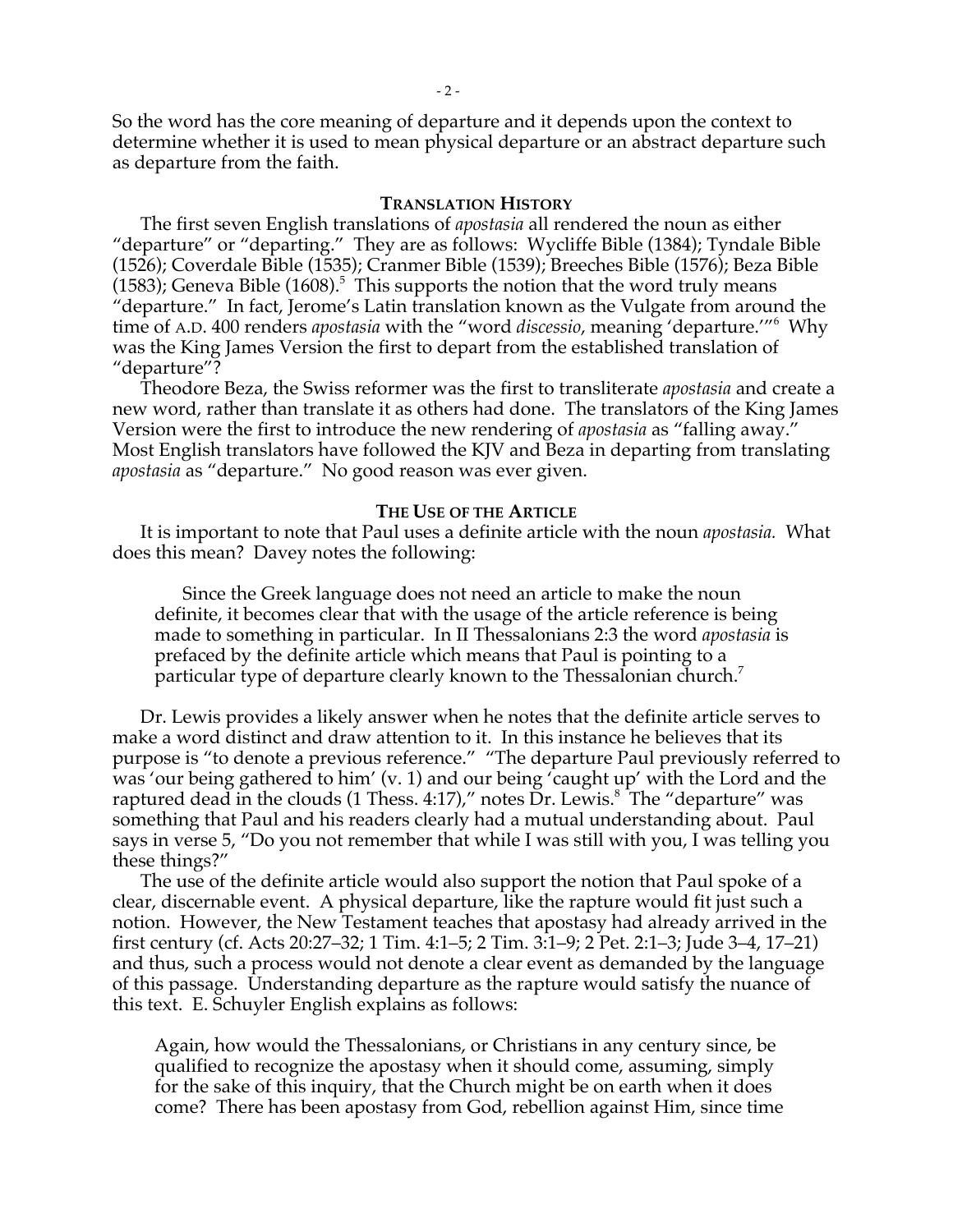### began.<sup>9</sup>

Whatever Paul is referring to in his reference to "the departure," was something that both the Thessalonian believers and he had discussed in-depth previously. When we examine Paul's first letter to the Thessalonians, he never mentions the doctrine of apostasy, however, virtually every chapter in that epistle speaks of the rapture (cf. 1:9–10; 2:19; probably 3:13; 4:13–17; 5:1–11). In these passages, Paul has used a variety of Greek terms to describe the rapture. It should not be surprising that he uses another term to reference the rapture in 2 Thessalonians 2:3. Dr. House tells us:

Remember, the Thessalonians had been led astray by the false teaching (2:2–3) that the Day of the Lord had already come. This was confusing because Paul offered great hope, in the first letter, of a departure to be with Christ and a rescue from god's wrath. Now a letter purporting to be from Paul seems to say that they would first have to go through the Day of the Lord. Paul then clarified his prior teaching by emphasizing that they had no need to worry. They could again be comforted because the departure he had discussed in his first letter, and in his teaching while with them, was still the truth. The departure of Christians to be with Christ, and the subsequent revelation of the lawless one, Paul argues, is proof that the Day of the Lord had not begun as they had thought. This understanding of *apostasia* makes much more sense than the view that they are to be comforted (v. 2) because a defection from the faith must precede the Day of the Lord. The entire second chapter (as well as 1 Thessalonians 4:18; 5:11) serves to comfort (see vv. 2, 3, 17), supplied by a reassurance of Christ's coming as taught in his first letter.<sup>10</sup>

#### **DEPARTURE AND THE RESTRAINER**

Since pretribulationists believe that the restrainer mentioned in verses 6 and 7 is the Holy Spirit and teaches a pre-trib rapture, then it should not be surprising to see that there is a similar progression of thought in the progression of verse 3. Allan MacRae, president of Faith Theological Seminary in a letter to Schuyler English has said the following concerning this matter:

I wonder if you have noticed the striking parallel between this verse and verses 7–8, a little further down. According to your suggestion verse 3 mentions the departure of the church as coming first, and then tells of the revealing of the man of sin. In verses 7 and 8 we find the identical sequence. Verse 7 tells of the removal of the Church; verse 8 says: "And then shall that Wicked be revealed." Thus close examination of the passage shows an inner unity and coherence, if we take the word *apostasia* in its general sense of "departure," while a superficial examination would easily lead to an erroneous interpretation as "falling away" because of the proximity of the mention of the man of sin.<sup>11</sup>

Kenneth Wuest, a Greek scholar from Moody Bible Institute added the following contextual support to taking *apostasia* as a physical departure:

But then *hee apostasia* of which Paul is speaking, precedes the revelation of Antichrist in his true identity, and is to *katechon* that which holds back his